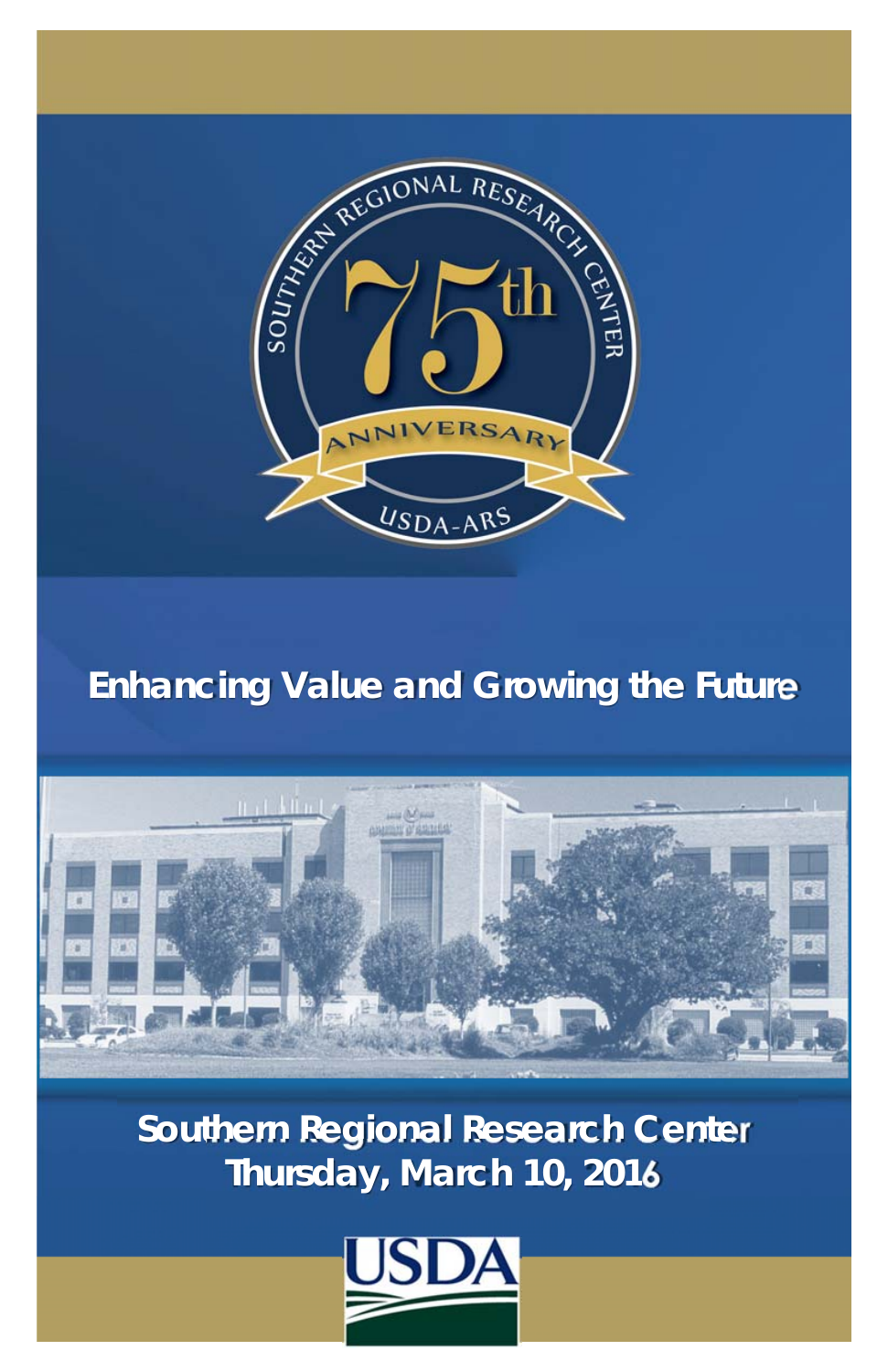

# **"Enhancing Value and Growing the Future"**

Throughout its 75 years of existence, the Southern Regional Research Center has remained one of the bright lights of agricultural research for our Nation.

The research here in New Orleans has run the gamut from basic scientific building blocks to finished products, and the results are interwoven throughout a range of food products and consumer goods people use routinely in their day-to-day activities.

On this celebration day, I salute all of the staff – both former and present – for all that you have done to make the Agricultural Research Service the worldclass research organization it is, and for your commitment to advancing agricultural research that matters in the lives of all Americans.

Best Wishes,

Chavonda Jacobs-Young Administrator USDA, Agricultural Research Service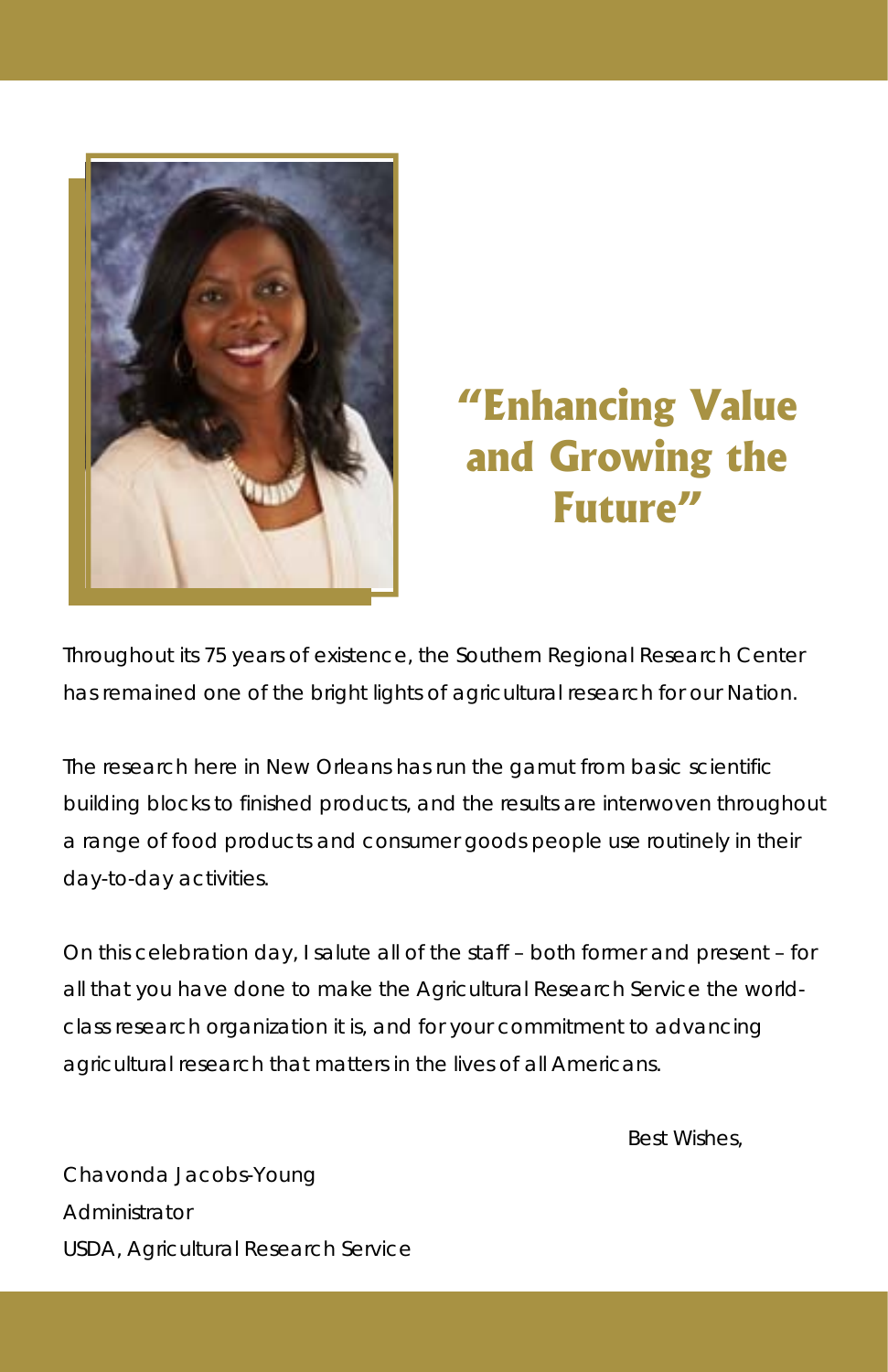

# **USDA HISTORY**

In 1862, when President Abraham Lincoln founded the U.S. Department of Agriculture, he called it the "People's Department." In Lincoln's day, 48 percent of the people were farmers who needed good seeds and information to grow their crops. Today, USDA continues Lincoln's legacy by serving all Americans and USDA remains committed to helping America's farmers and ranchers. We provide leadership on food, agriculture, natural resources, and related issues based on sound public policy, the best available science, and efficient management.

### **ARS MISSION**

The Agricultural Research Service (ARS), was established under Memorandum 1320 of the Secretary of Agriculture, Supplement 4, November 2, 1953. The memorandum consolidated most of the physical, biological, chemical, and engineering research of the Department of Agriculture within a single organization - creating, ARS as the USDA's primary scientific research agency. As the in-house research arm of the U.S. Department of Agriculture, ARS develops new knowledge and technology to solve technical and agricultural problems of broad scope and high national priority in order to ensure adequate production of high-quality food and agricultural products to meet the nutritional needs of the American consumer, to sustain a viable food and agricultural economy, and to maintain a quality environment and natural resource base.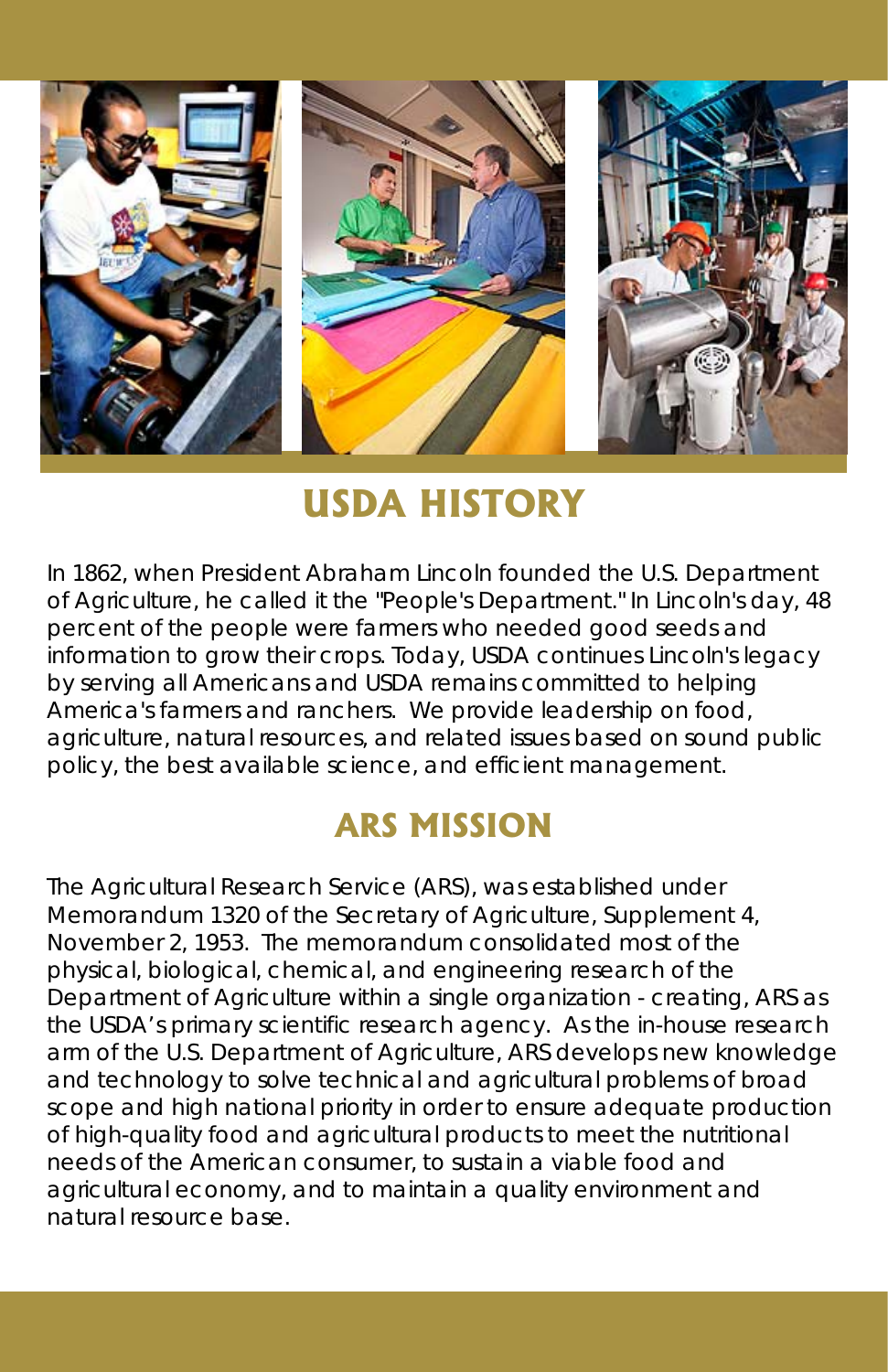

## **SRRC HISTORY**

The Southern Regional Research Center (SRRC) is one of the four regional research facilities of the USDA's ARS established by the Agricultural Adjustment Act of 1938. Completed in 1941 on a 39.9 acre site adjacent to City Park, SRRC employs approximately 150 scientists and technical support staff with an annual budget of \$20 million. As with the vision of its founding, SRRC showed the favorable impact scientific investigation could have on the welfare of American farmers, industries, and its citizens. Research of high national priority has helped to improve the environment and provide new and stable markets, high-quality fiber and nutritious, safe food, and industrial products at reasonable costs.

SRRC payroll is \$14 million, leading experts to calculate its regional economic impact as \$79 million annually. Coupled with additional purchases of equipment and supplies, the Center's overall impact to the local economy is \$88 million. SRRC research products have also made a significant national economic impact and the estimated return on investment value is 34%. Many of the conveniences we take for granted - such as frozen concentrated orange juice, wrinkle-resistant and flame retardant cotton clothing – we owe to the work done at SRRC.

Please visit our website at: www.ars.usda.gov/main/site\_main.htm?modecode=60-54-05-00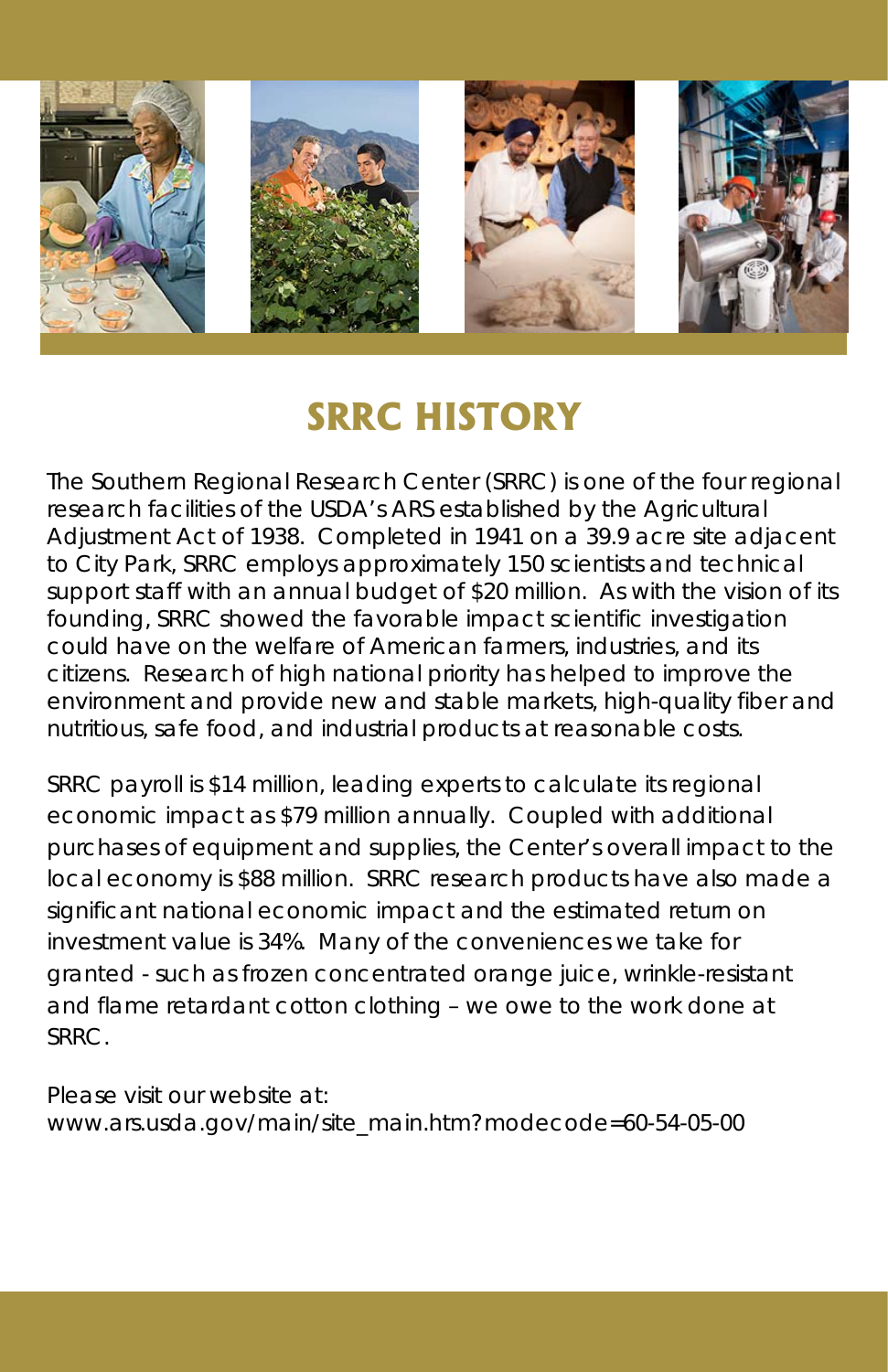

# **SRRC MISSION**

The Center conducts research on the postharvest use of agricultural commodities produced in the Southern United States. Its mission is to enhance the use and profitability of these agricultural products in domestic markets and for export, develop new uses and processes for farm products, promote human health and nutrition, improve product safety and quality, and develop new crop production and processing technologies with minimal harm to the environmental.

Current research programs are divided into:

- cotton quality, modification, and fiber bioscience
- food processing, quality and safety
- commodity utilization, processing and new uses.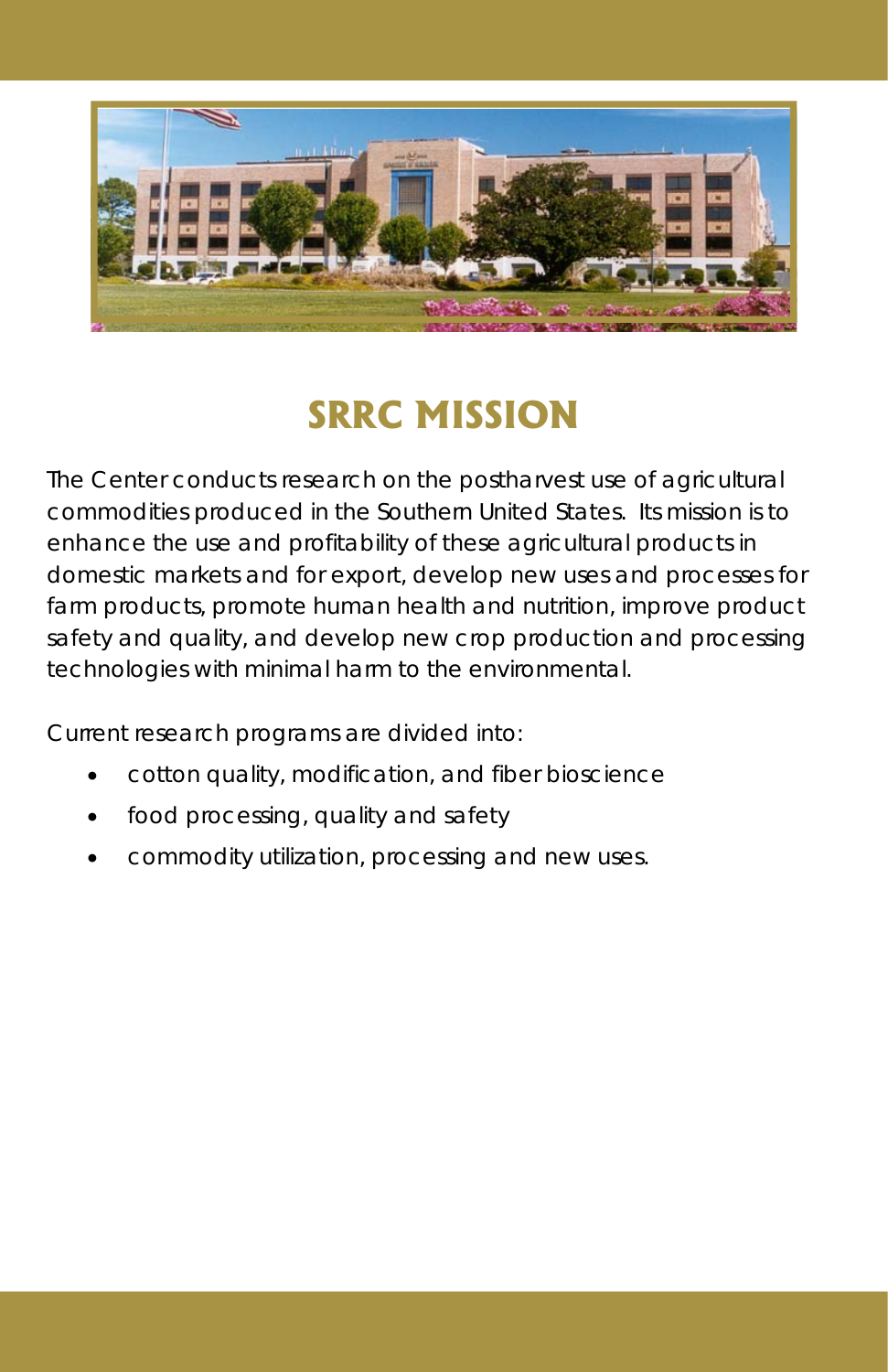#### **SOUTHERN REGIONAL RESEARCH CENTER RESEARCH IMPACTS:**

Results from SRRC contribute to improving the way we live. Products produced make life healthier, safer, more convenient and better tasting. Thousands of industry jobs have been created. A sampling of significant research accomplishments that benefit our lives each day are highlighted below:

- Cotton durable-press clothing makes ironing obsolete
- Flame retardant textiles: clothing, batting, furniture, automobile seats, and mattresses
- Frozen orange juice concentrate
- Cotton fabrics that are: formaldehyde-free, dyeable, temperature-adaptable, stretchable, antibacterial, oil repellant, mildew and rot resistant
- Our science in your grocery cart includes: defatted peanuts, infant formula, dehydrated sweet potato flakes, sunflower seed butter, firmer pickles, rice bread, flan-like pudding, carbonated milk beverage, rice fries and low oil-uptake batter, rice bran oil, improved quality of cut fruits
- Cotton processing improvements from better textile machinery, efficient processing to innovative testing equipment helped save the U.S. cotton industry
- Emulsifiers, stabilizers, plasticizers, coatings, and texturizers in food and cosmetics
- Products from Southern pines: paints, varnishes, lacquers, turpentine, paper sizing, printing inks
- Development of new sugarcane varieties, management practices, and processing methods
- Control of aflatoxin, a carcinogen, using biotechnology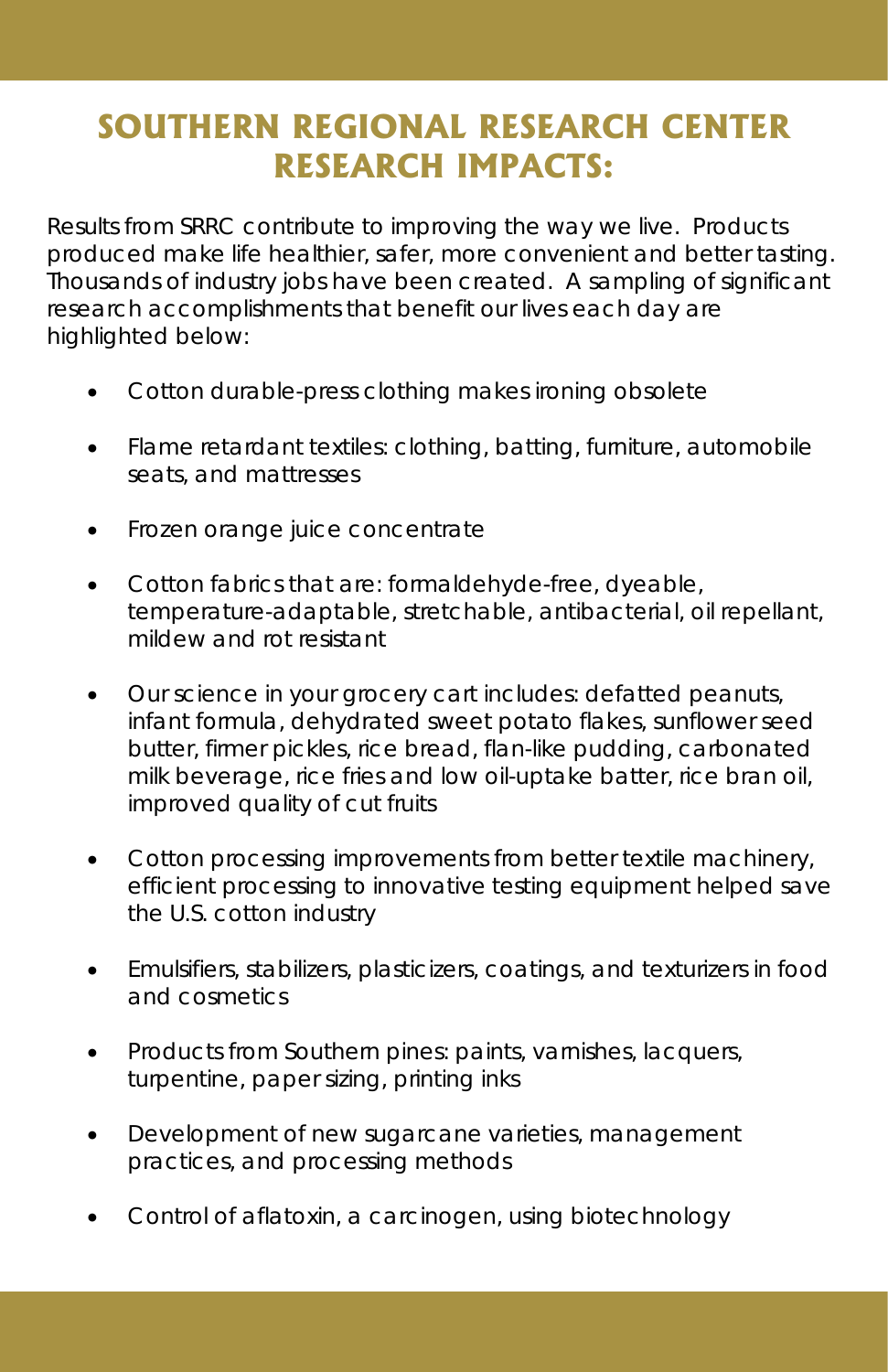#### **SOUTHERN REGIONAL RESEARCH CENTER RESEARCH IMPACTS:**

- Environmentally friendly compounds to control Formosan termites and early detection baits
- Biochars and Activated carbons from nut shells and poultry manure for waste water clean-up
- Encapsulation biological control agents for safer pesticide application and weed control
- High calorie fat emulsion for intravenous feeding used by hospitals for postoperative care
- Prevention detection of off-flavor in catfish and meat
- Phytase improves animal feed by increasing phosphate bioavailability and reduces pollution from animal waste
- Process to culture taxol, a drug successful in treating cancer
- Methods to measure food flavor and aroma help food industry maintain high standards
- Elimination of endotoxin in cotton dust, the cause of byssinosis among textile workers
- Smart cotton wound dressing for chronic wound therapy
- Nonwoven cotton fabrics for disposable diapers, feminine hygiene, adult incontinence and wound treatment
- Treating obesity and diabetes with glyceollin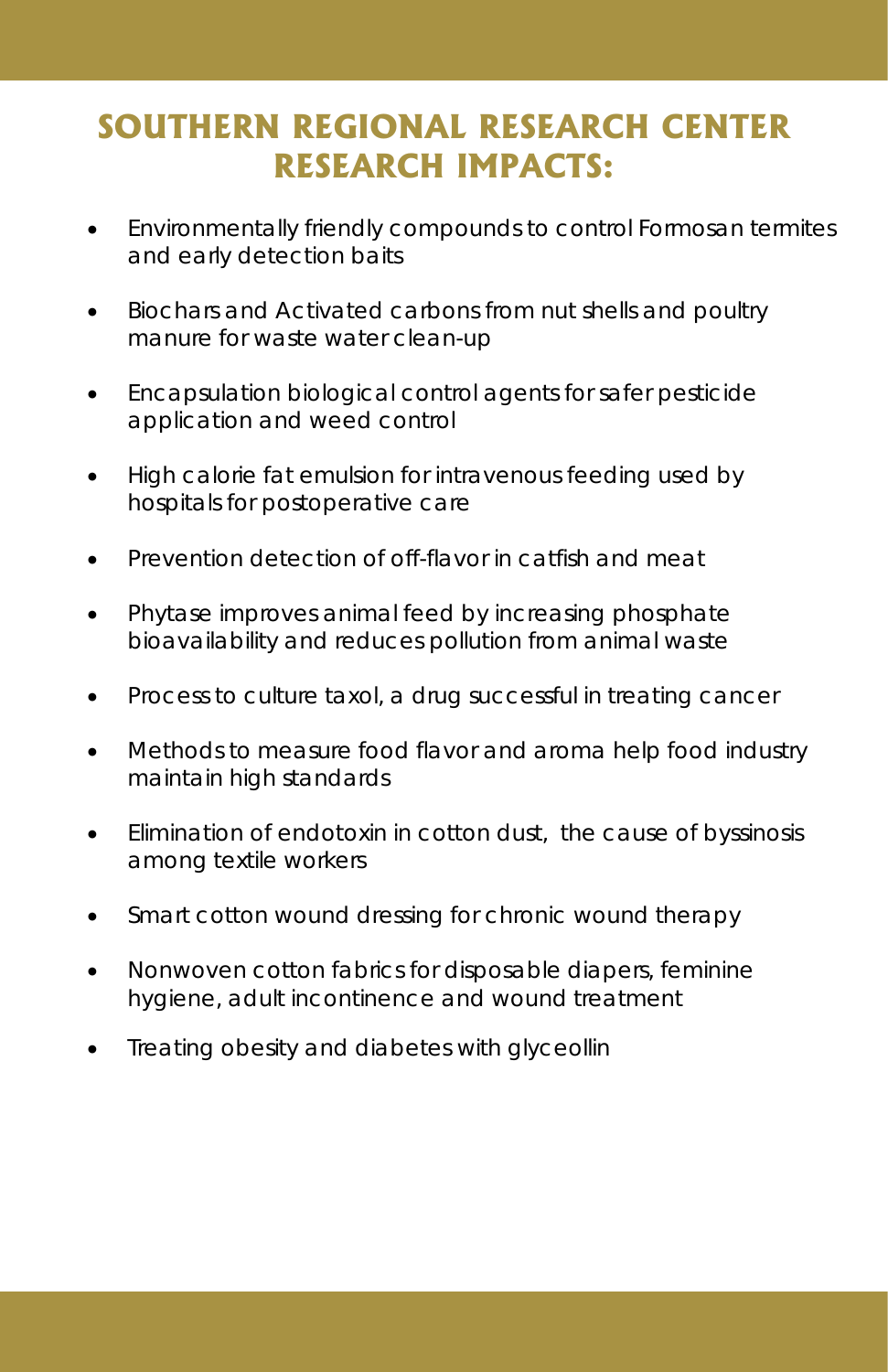#### **COMMODITY UTILIZATION RESEARCH UNIT**

The Commodity Utilization Research Unit uses principles of biochemistry, molecular biology, chemistry and chemical engineering to develop technologies that enable growth and profitability in the commercial conversion of sugarcane, sweet sorghum, and energy beets into sugar, advanced biofuels, and bioproducts and to increase the value of cottonseed. Specific research areas related to sugar processing are focused on reducing color, starch and high viscosity in processing operations, improving storability of sugar solutions, producing sustainable advanced biofuels and bioproducts, and linking crop traits to sugar quality for food and products. Specific research areas related to cottonseed are focused developing cotton varieties with unique oil composition, improving the oil processing techniques of new cotton varieties, developing high value applications for seed protein (e.g., adhesives) and carbohydrate fractions (e.g., for composite materials), and identifying new bioactive food ingredients in seeds from new cotton varieties.

Dr. K. Thomas Klasson, Research Leader Phone: (504)286-4510 Email: thomas.klasson@ars.usda.gov

Janice Boyd, Program Assistant OA Phone: (504) 286-4511 Email: janice.boyd@ars.usda.gov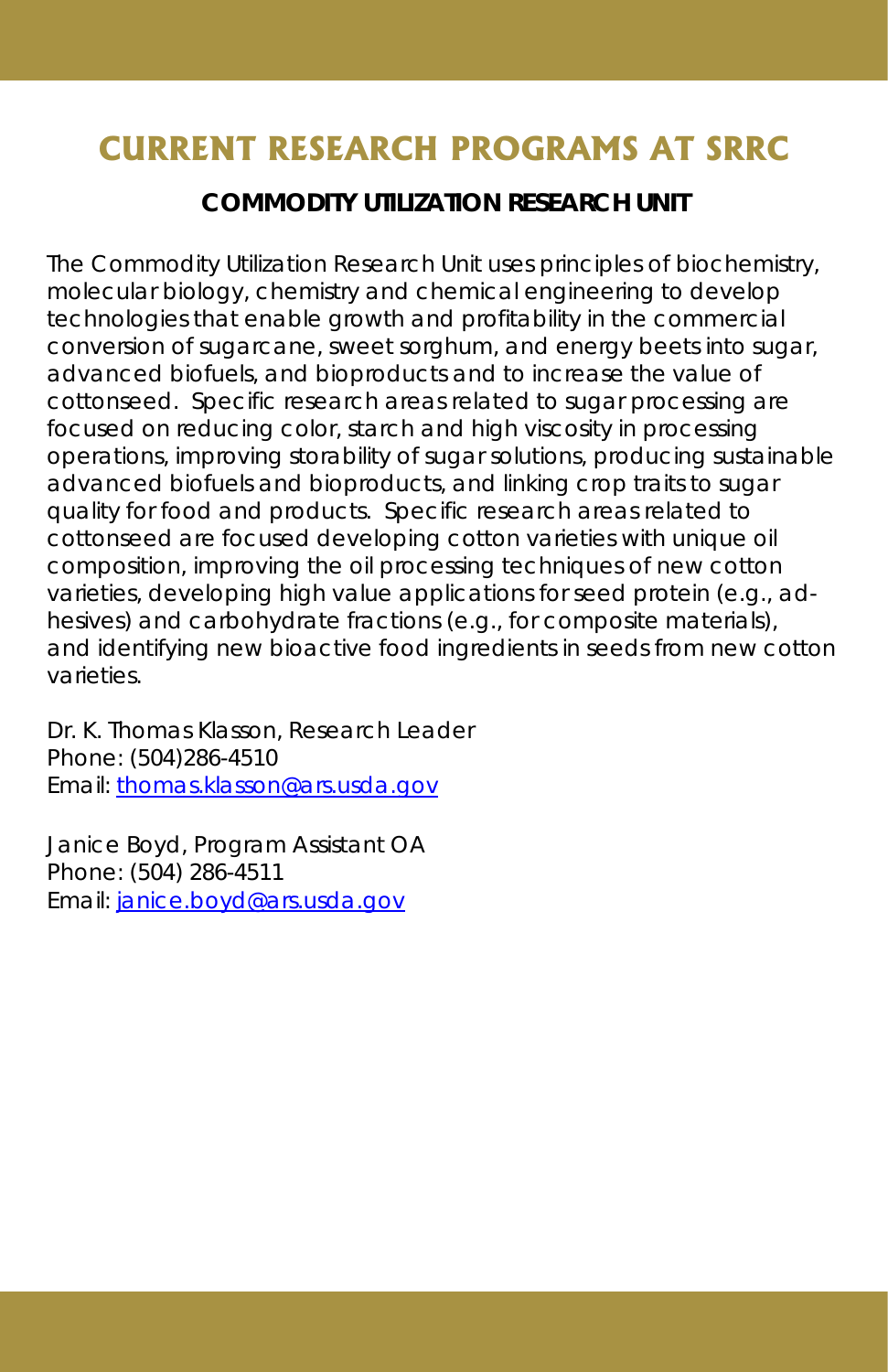#### **COTTON CHEMISTRY AND UTILIZATION RESEARCH UNIT**

The Cotton Chemistry and Utilization Research Unit develops new processes, applications and product enabling technologies which facilitate the expanded use and enhanced value of U.S. cotton. Current research is focused on developing new chemistries to improve fire retardant finishes on cotton for mattresses and children's sleepwear, development of biomedical textiles, including bandages to be used for the treatment of chronic wounds, antibacterial textiles to prevent disease transmission and cotton-based decontamination fabrics for chemical and biological warfare agents and food safety. Green technologies will address climate change issues via supercritical CO2 and enzyme treatments which will reduce wastes and energy consumption for cotton processing. This technology has application in other areas such as cellulosic ethanol and bioenergy. The unit is developing technology to facilitate greater use of cotton in industrial and home use nonwoven products such as wipes, furniture and mattress batting, medical and personal care products, acoustic insulation for automobiles and basic knowledge of the parameters required to enable cotton-based nonwoven products and processes. Many of these products will find utility in the food safety and health fields. Also, fundamental knowledge will be developed regarding covalent bonding to cotton, novel cotton processing conditions, the relationship between cotton quality parameters and nonwovens performance and sustainability and guidance toward new cotton varieties.

 Dr. Brian Condon, Research Leader Phone: (504) 286-4540 E-mail: brian.condon@ars.usda.gov

Althea Lane, Program Assistant OA Phone (504) 286-4541 E-mail: althea.hunt@ars.usda.gov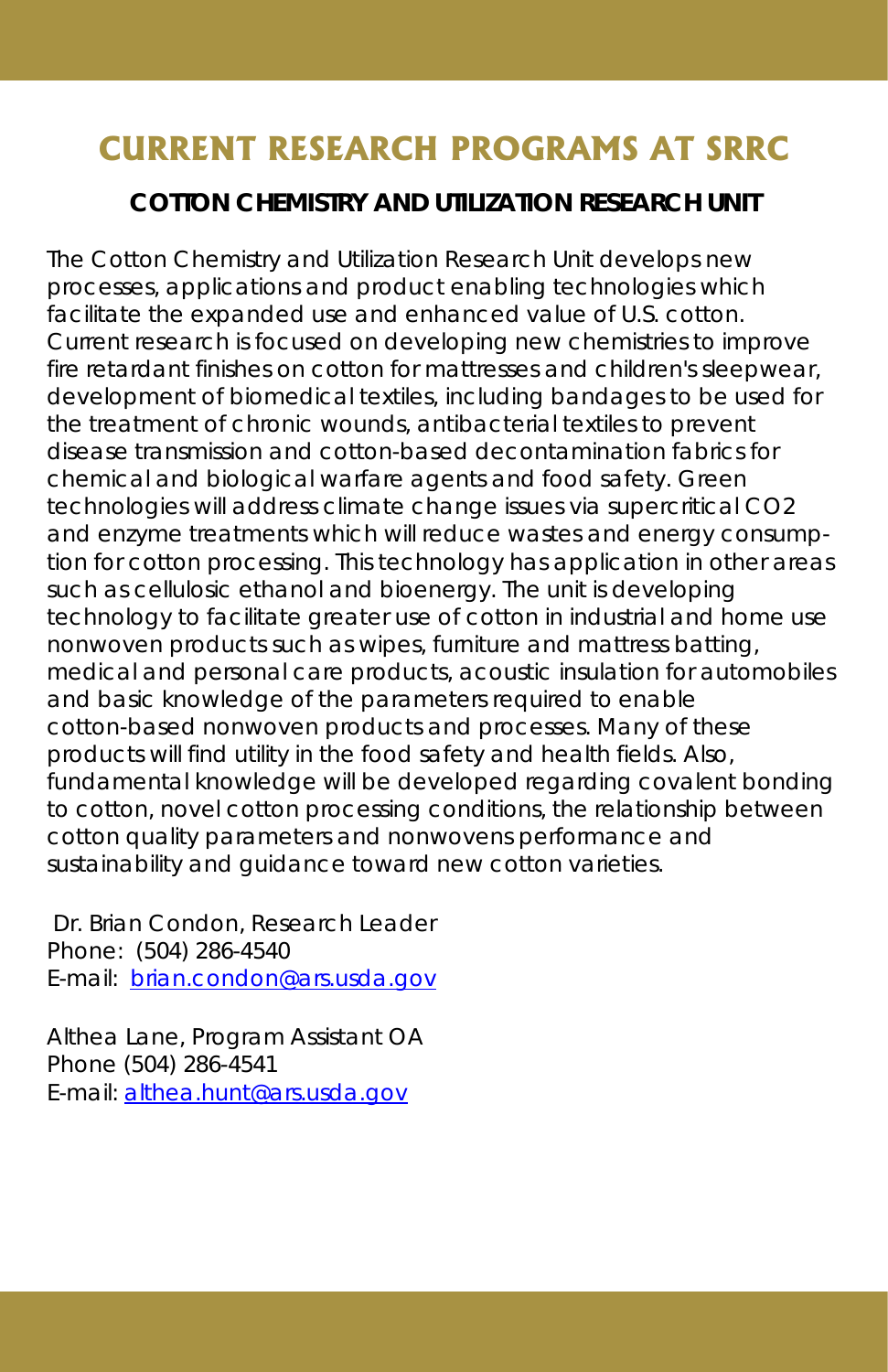#### **COTTON FIBER BIOSCIENCE RESEARCH UNIT**

Cotton Fiber Bioscience Research Unit develops innovations in cotton fiber that will increase its value. The unit programs align with bioenergy priorities, as well as general agricultural sustainability needs to decrease our dependence on petroleum for production and maximum utilization of natural fiber products. Applied disciplines include genomics, biotechnology, molecular biology, plant physiology, chemistry and biochemistry. Specific research areas include better understanding of the biology of fiber development such as gene expression in the fiber, discovering the genetic and genomic mechanisms controlling fiber traits, and developing breeding and selection tools and innovative methods to enable "value-capture" from improved cotton fiber traits or products.

Dr. David Fang, Research Leader Phone: (504) 286-4527 E-mail: david.fang@ars.usda.gov

Dawn Reed, Program Assistant OA Phone: (504) 286-4528 E-mail: dawn.reed@ars.usda.gov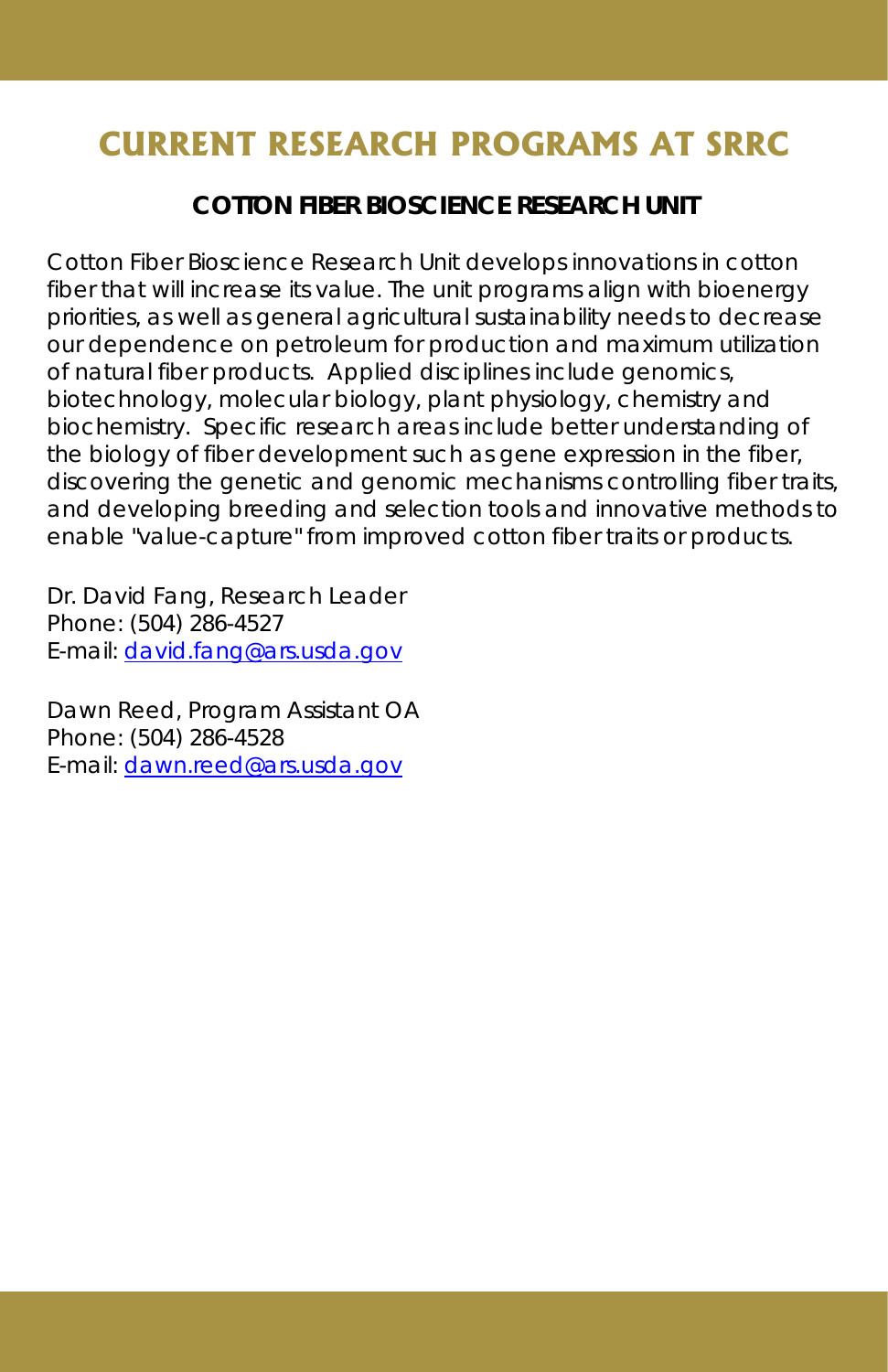#### **COTTON STRUCTURE & QUALITY RESEARCH UNIT**

The Cotton Structure and Quality Research Unit increases the value and global competitiveness of U.S. cotton by enabling new technologies and methods for accurately assessing the quality of cotton fiber at various processing stages from field to fabric (or "from dirt to shirt"). Specific research areas include development of new rapid and accurate methods to assess cotton fiber quality; development of economical, accurate and real-time methods to assess product quality and process efficiencies in pre-mill operations (prior to textile manufacturing); demonstration of new methods to detect, quantify and remove undesirable non-lint materials such as various sugars, seed coat fragments, non-leaf plant trash, etc. from cotton; determination of the impact of fiber quality and fiber processing practices on yarn and fabric quality and processing efficiencies; and determination of the expected impact of new germplasms, agronomic practices, and ginning practices upon fiber quality, textile processing efficiency, and final product quality.

Dr. Mike Dowd, Acting Research Leader Phone: (504) 286-4339 E-mail: michael.dowd@ars.usda.gov

Michele Hubert, Program Assistant OA Phone: (504) 286-4411 E-mail: michele.hubert@ars.usda.gov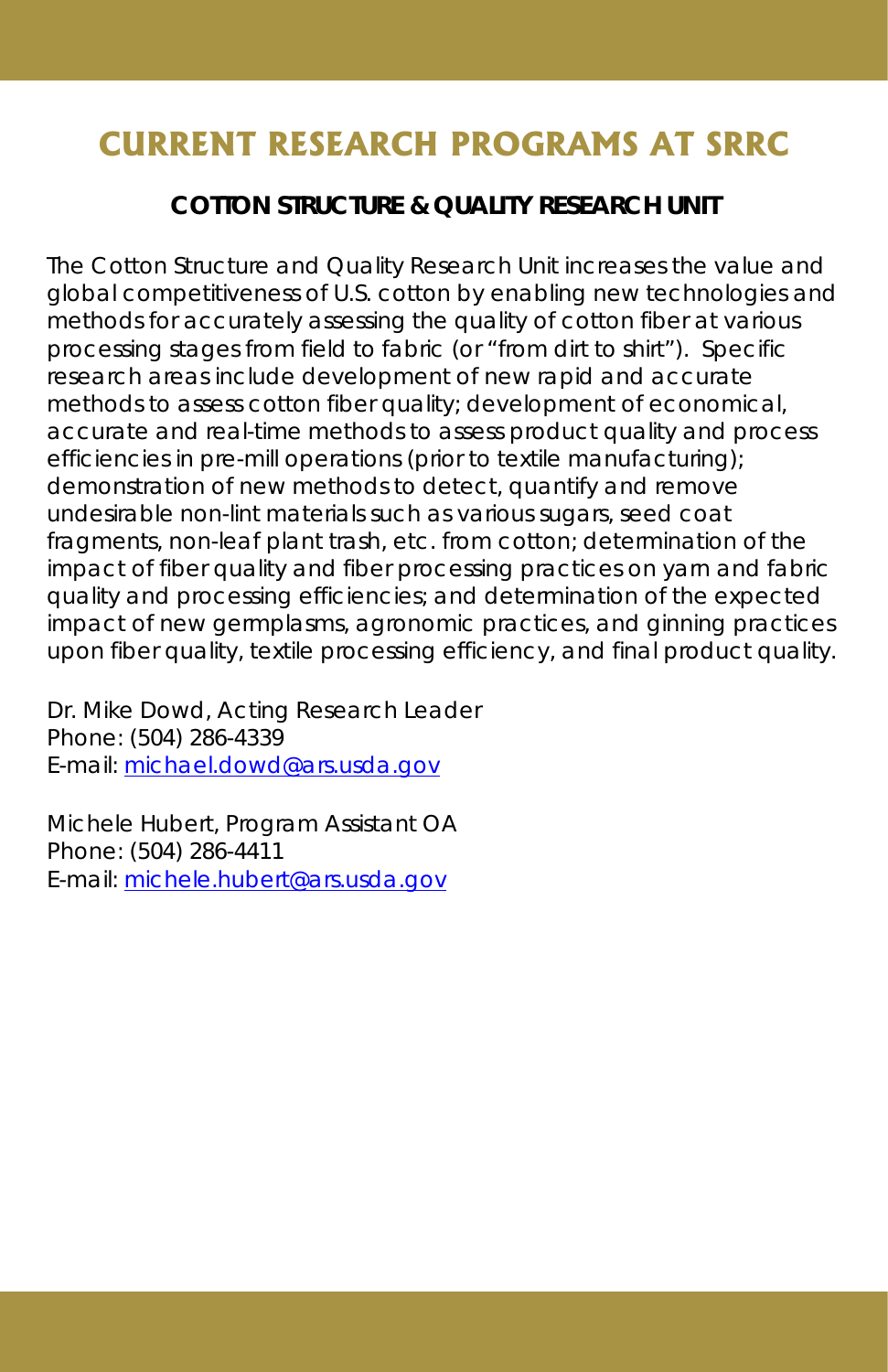#### **FOOD & FEED SAFETY RESEARCH UNIT**

Scientific endeavors in the Food and Feed Safety Research Unit address priority areas of food safety, health and nutrition, and are directed towards: (1) understanding of the genetic regulation of aflatoxin biosynthesis using a genomics approach; (2) characterization of antifungal compounds and their associated genes to control toxin-producing or other fungi that reduce the quality and safety of food and feed; (3) elucidation, using genomic, transcriptomic and proteomic tools, of the complex mechanisms controlling aflatoxin synthesis during the plantfungus interaction to enhance host-resistance to fungal invasion; (4) analysis of complex interactions in the agroecosystem between the toxin -producing fungus, other endemic microflora and the crop plant (particularly as affected by climate change) to reduce fungal growth and/or toxin production in field conditions; and (5) development of integrated management procedures by integration of acquired knowledge for assuring a safe, domestic supply of food and feed thus enhancing global food security through sustainable agriculture.

Dr. Jeff Cary, Acting Research Leader Phone: (504)286-4264 E-mail: jeff.cary@ars.usda.gov

Valerie Reed, Program Assistant OA Phone: (504) 286-4531 E-mail: valerie.reed@ars.usda.gov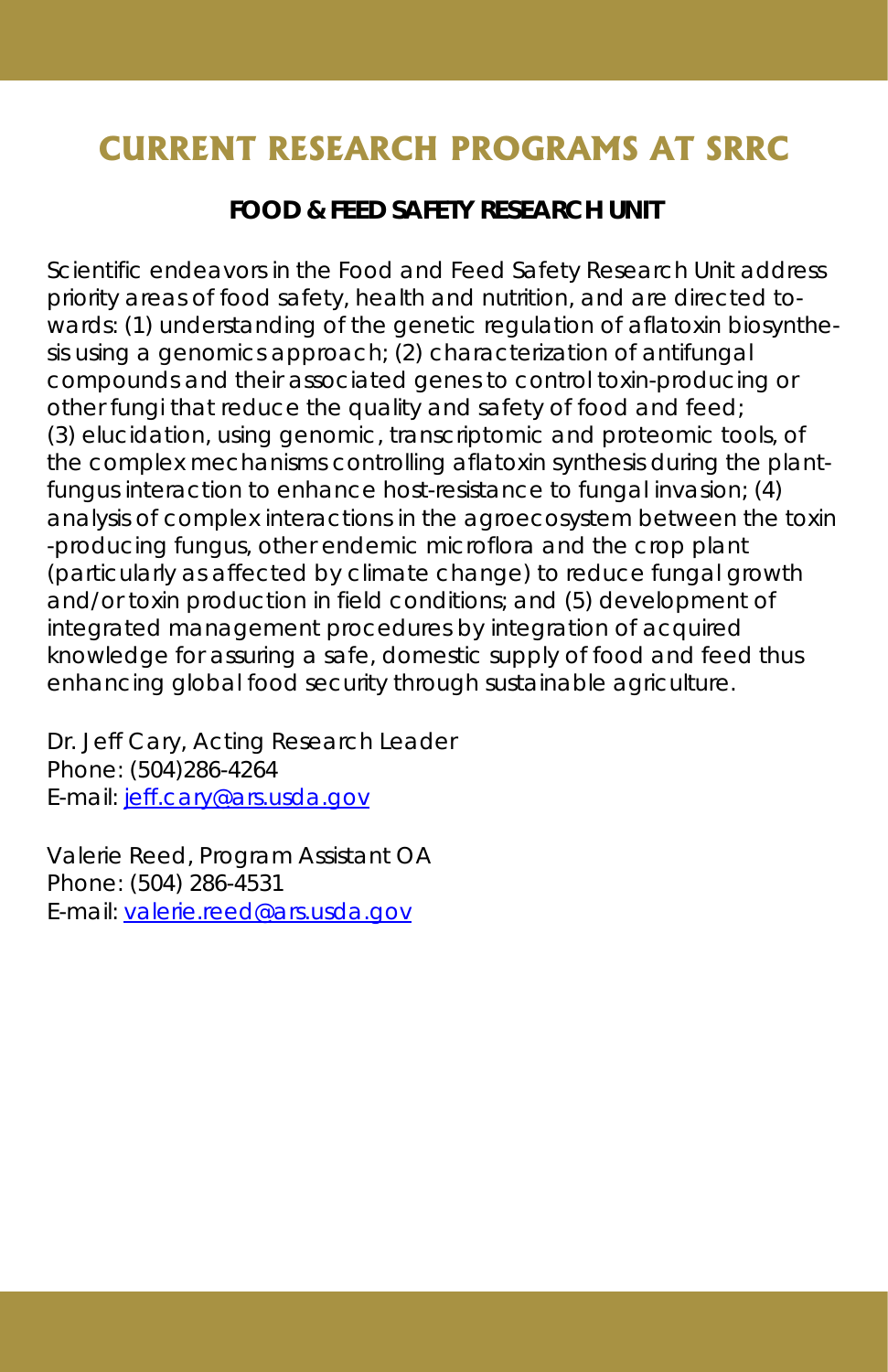#### **FOOD PROCESSING & SENSORY QUALITY RESEARCH UNIT**

Food Processing and Sensory Quality Research Unit develops technologies that optimize the nutritional and health benefits, functional properties, and sensory qualities of agricultural commodities, thus, enhancing their utilization. A multi-disciplined team of scientists are meeting these challenges by: 1) obtaining a basic biochemical understanding of the interactions of food components attributed to quality characteristics including flavor (development and deterioration) and functionality properties of the food and its individual components, 2) scientifically defining and measuring sensory and other quality attributes in foods before and after processing, 3) designing cost-effective, environmentally-acceptable processes for converting foods and their separated components into value-added products, and 4) developing technologies for predicting and assessing the nutritional, sensory, and processing quality attributes of foods.

Dr. Peter J. Bechtel, Research Leader Phone: (504)286-4448 E-mail: peter.bechtel@ars.usda.gov

Dawn Reed, Program Assistant OA Phone: (504) 286-4528 E-mail: dawn.reed@ars.usda.gov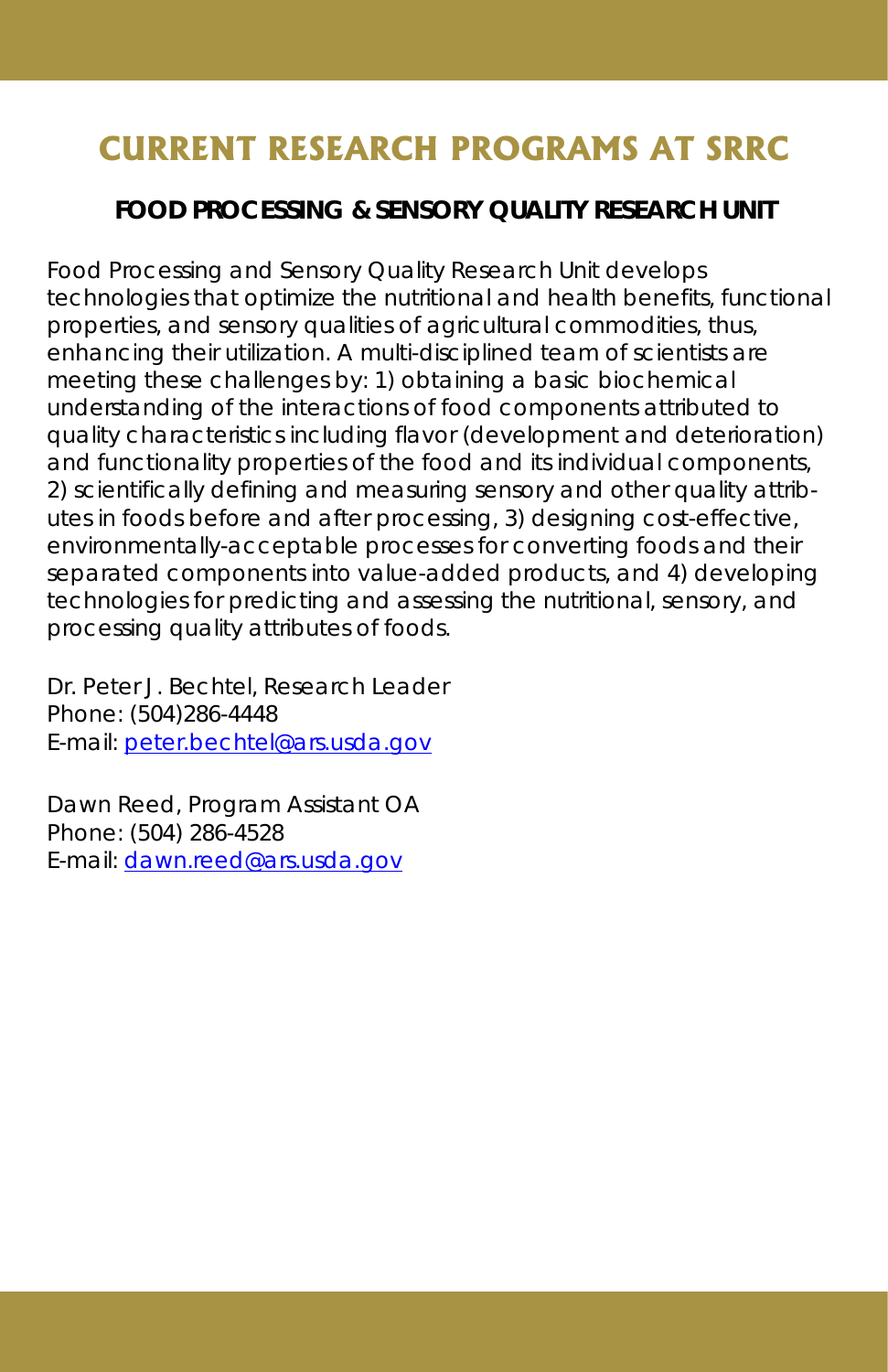## **Additional SRRC Contact Information**

#### **Office of the Director**

**Deepak Bhatnagar** Center Director Phone (504) 286-4213 E-mail: deepak.bhatnagar@ars.usda.gov

**Janell Becker** Administrative Officer Phone (504) 286-4311 E-mail: janell.becker@ars.usda.gov

**Jocelyn Mack** Human Resource Assistant OA Phone (504) 286-4415 E-mail: jocelyn.mack@ars.usda.gov

**Trinia Bax** Program Support Assistant OA Phone (504) 286-4213 E-mail: trinia.bax@ars.usda.gov

**Suhad K. Wojkowski** Librarian Phone (504) 286-4288 E-mail: suhad.wojkowski@ars.usda.gov

#### **Southern Regional Research Center**

1100 Robert E. Lee Blvd. New Orleans, LA 70124 Phone (504) 286-4200

Prepared by: Cisco Garcia and Georgina Acosta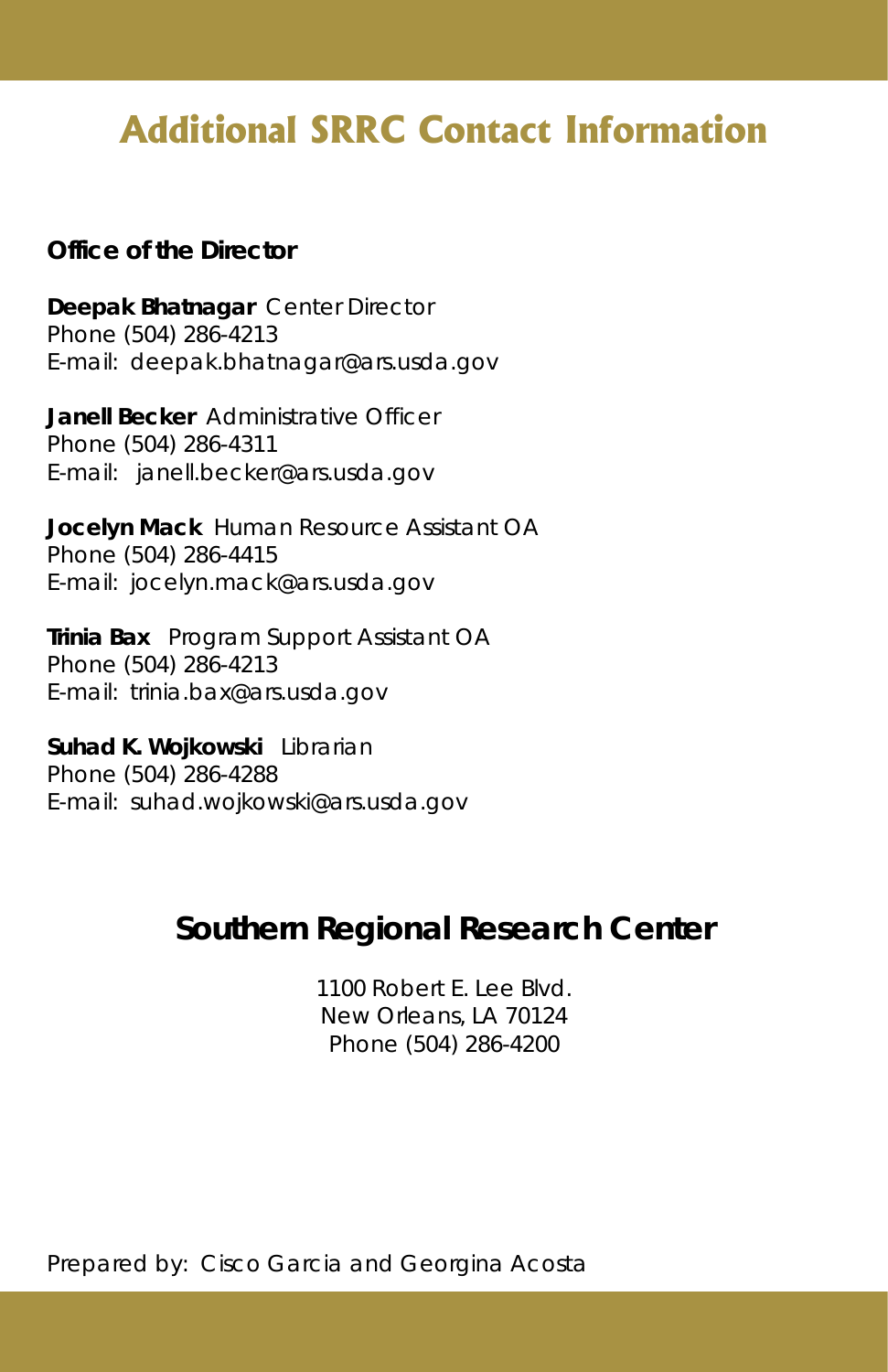